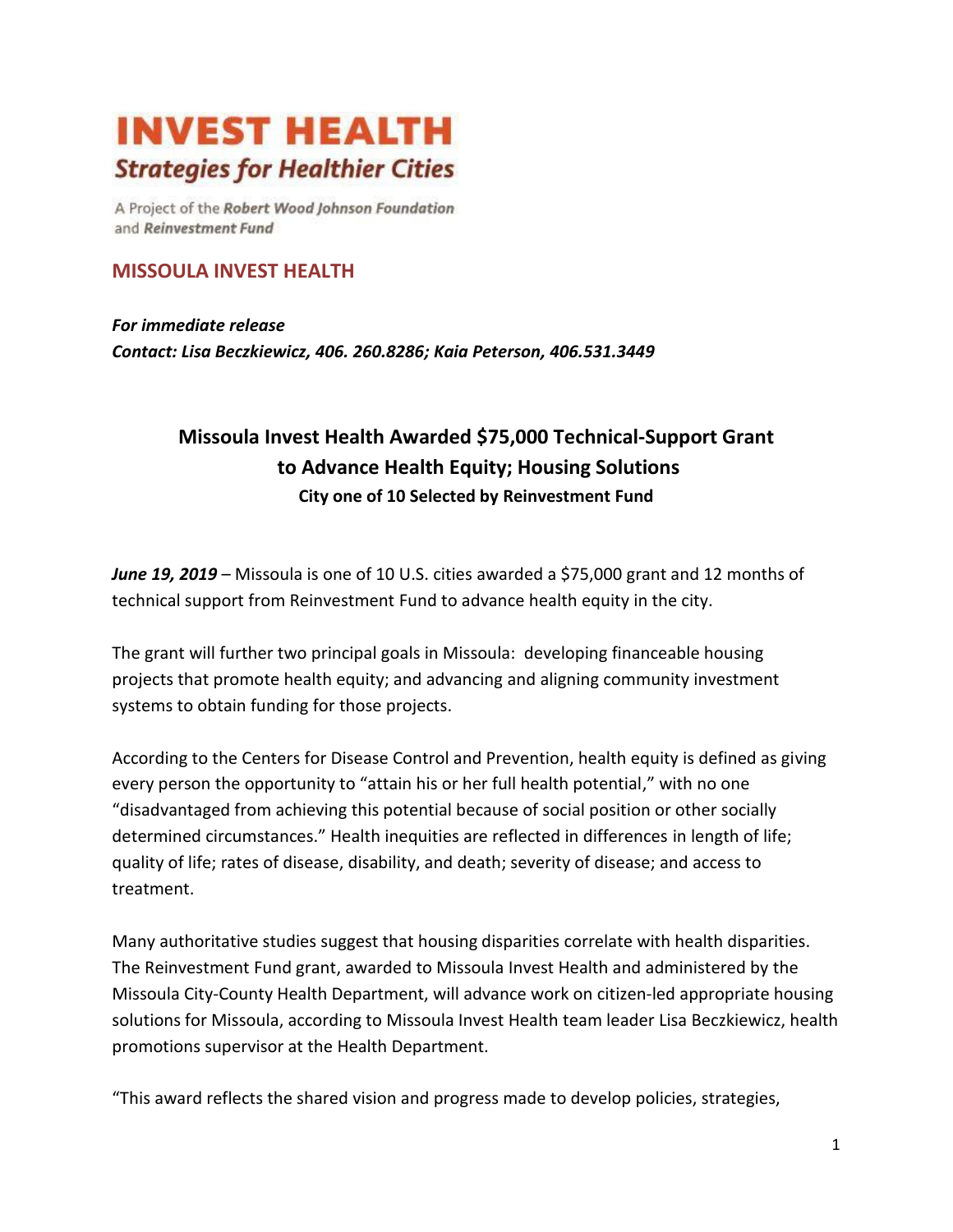and systems, reflecting community voice, to ensure that all Missoulians have equal access to opportunities that enable them to lead healthy lives," said Beczkiewicz.

Other members of the Missoula Invest Health core team are Laval Means, planning services manager for the city's Development Services department; Karen Myers, chief mission integration officer for Providence Health and Services Montana; Kaia Peterson, assistant director of NeighborWorks Montana; and Susan Hay Patrick, chief executive officer of United Way of Missoula County.

A larger Missoula Invest Health steering committee includes representatives of the University of Montana, Missoula Interfaith Collaborative, and more than 20 community partners from the public and private sectors.

The grant is the third that Missoula Invest Health has received since 2016 from Invest Health, a project of the Robert Wood Johnson Foundation and Reinvestment Fund that brings together diverse leaders from mid-sized U.S. cities to develop new strategies for increasing and leveraging private and public investments to accelerate improvements in neighborhoods facing the biggest barriers to better health. A goal of the initiative is to transform the way local leaders work together to create solution-driven and diverse partnerships. Missoula Invest Health focuses on three Missoula neighborhoods: Northside/Westside, River Road, and Franklin to the Fort.

"The Invest Health team is giving voice to Missoulians whose needs go unrecognized and unmet because they're unknown," Mayor John Engen said. "We can't claim to be a great community if we're not seeking out those without access to a bully pulpit and learning their challenges and seeing the opportunities they see."

He cited increased awareness of health equity within current city-county policies; a new, interactive local Community Health Map; "Good to Be Home," a housing and health rehabilitation grant awarded by Providence St. Patrick Hospital to NeighborWorks Montana to improve housing conditions at homes in targeted neighborhoods; new sidewalk investments; and the inclusion of community resident voice in city development policy, plans, systems and programs.

"The Robert Wood Johnson Foundation and Reinvestment Fund continue to recognize the innovative, on-the-ground work happening in Missoula," Engen said. "It's our hope that these efforts make life better for all Missoulians and, by extension, many more people around the country."